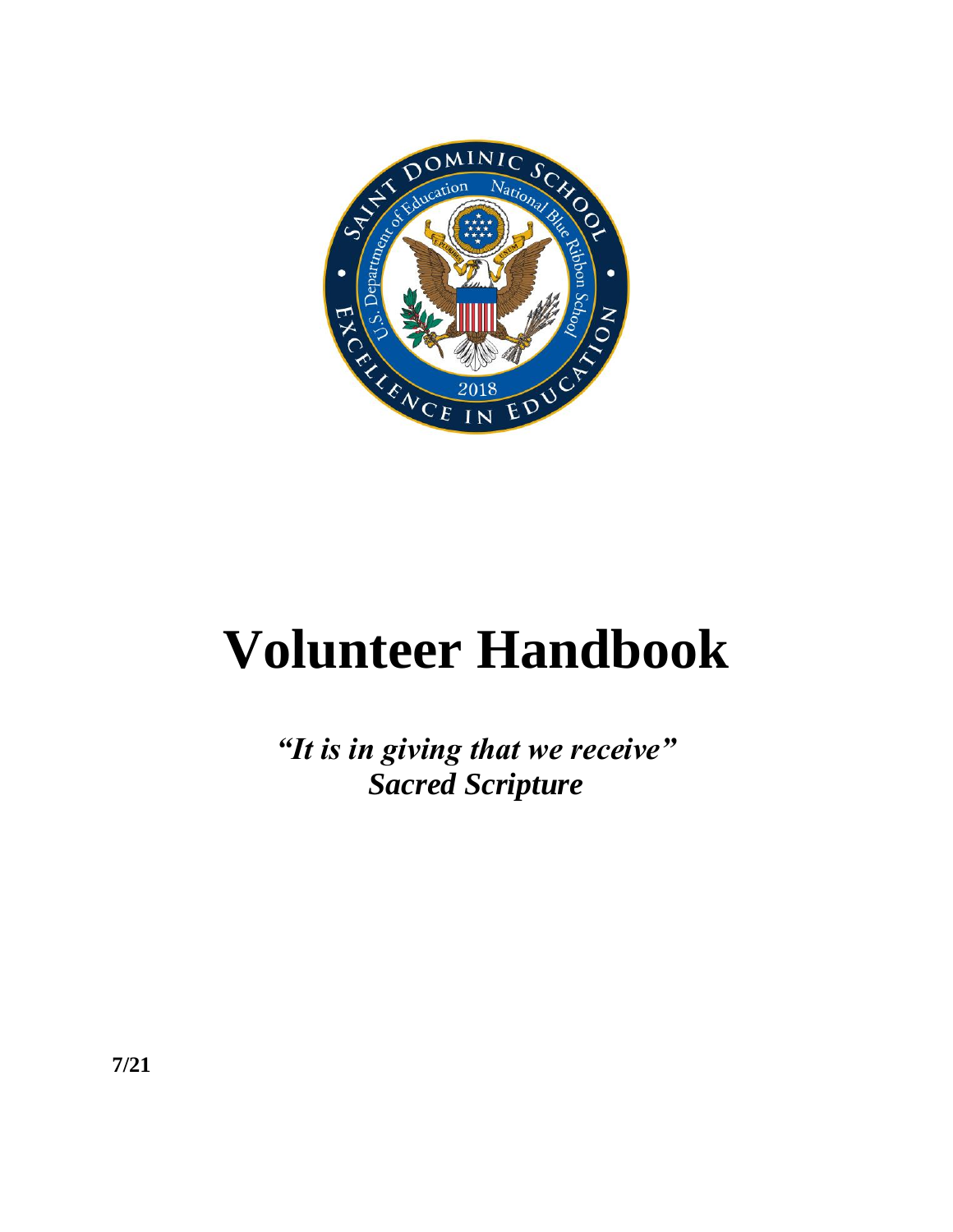#### **Welcome**

Welcome to St. Dominic School and thank you for offering your gifts of time, talent, and treasure in the service of our school community!

Catholic Education has a long and rich history and foundation in parent voluntarism. Through the exercise of parental choice, Catholic schools have educated scores of students with the knowledge of the Catholic faith, a zeal for Christian service and myriads of academic and social skills. It is the parents who are the first educators of their children and it is the generosity of the parents who share their time and talents so that the torch of education can be shared with the professional educators in the Catholic Schools. Voluntarism is a natural outgrowth of a sense of involvement in the school.

Volunteers at St. Dominic School have assisted in every area of education to facilitate the learning process for the students. They have assisted with mind, heart and spirit in the everyday functioning of the school as well as in special events that have enabled the administration and teachers to perform their work with competence and Christian concern in an atmosphere that fosters academic excellence and Christian leadership.

# **Volunteer Activities/Programs**

There are many activities in which volunteers are needed at St. Dominic School. Each activity has a variety of responsibilities. Volunteers need to familiarize themselves with the duties of any given service in order to execute their services with reasonable care and ability. These responsibilities are noted within this handbook under "Volunteer Responsibilities" and "Responsibilities for Specific Programs/Assignments."

# **Volunteer Rights**

As a St. Dominic School volunteer, you have the right to:

- be welcomed as a valued member of our school community;
- be assigned to a volunteer area where you feel comfortable and confident;
- the respect of our school community;
- receive necessary information and orientation;
- have your questions answered clearly and promptly;
- volunteer as long as you and the administration agree.

# **Volunteer Responsibilities**

It is important for all volunteers to understand and appreciate the following responsibilities and/or conditions for volunteering at St. Dominic School:

 Every activity in St. Dominic School needs to be performed in an atmosphere of Christian kindness and concern for one another.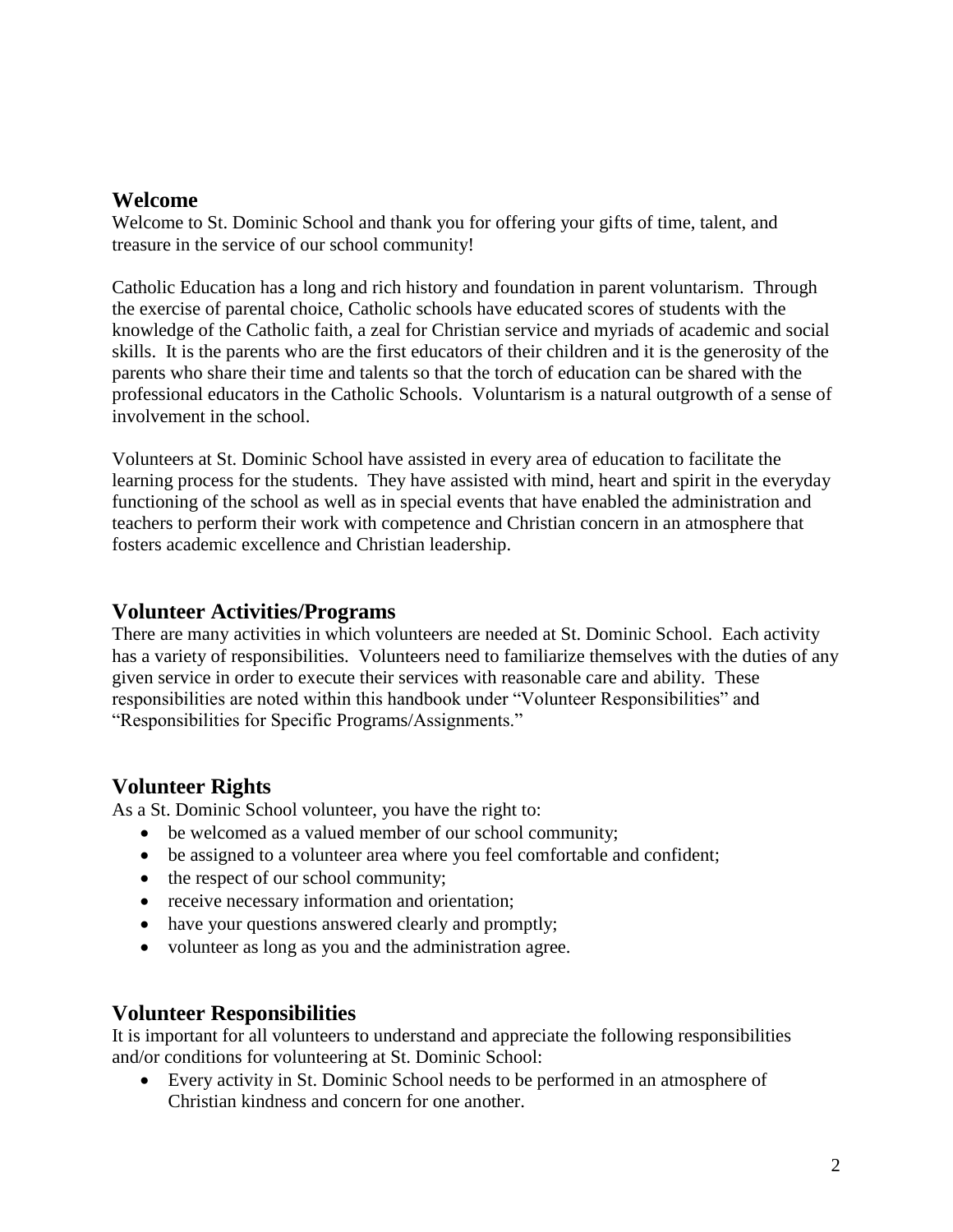- Volunteers are expected to support the Catholic teachings of the Church and refrain from expressing any opinion that varies from Church teaching.
- Volunteers must always be positive role models. Children model a great deal of their behavior on their experiences with their own parents and other adults. Actions truly speak louder than words and these actions are often copied and repeated by children.
- Volunteers need to be physically and mentally present to the students if they are volunteering in a supervisory capacity. The health and well being of the students, especially the younger ones, depends on this consistent vigilance. Children may never be left unsupervised and care should be taken that parents situate themselves when volunteering so that the safety and care of the children is maximized. If parents have volunteered to be of service in a situation of supervision, such as the cafeteria, classroom, gym or playground, they are committed to a serious responsibility. Any parent unable to fulfill an assigned supervisory responsibility needs to inform the office with sufficient notice so that a replacement can be obtained.
- Any form of corporal punishment is not permitted at St. Dominic's. Corporal punishment is any punishment that can be construed as punitive, including shaking, pushing, hair pulling, etc. Volunteers need to refrain from any touching that could be considered punitive.
- Children work best in a fair, consistent Christian environment. Volunteers are asked to consider what is in the best interests of all the children when volunteering at St. Dominic's.
- Volunteers are encouraged to enhance the professional atmosphere of the school by dressing appropriately and modestly for the activity at hand.
- Every word spoken to an adult or child needs to bespeak language that is uplifting and reverential. There is never a place or time at St. Dominic's where foul, demoralizing language or curse words are permitted. If children use inappropriate language they need to be immediately told that it is unacceptable and instructed in a better way to express themselves. Verbal interaction with children should always be positive and Christ-like.
- All volunteers must support the authority of teachers, staff, and administrators.
- Volunteers must arrive on time and stay for the agreed-upon time. If a volunteer is going to be absent or late for their assigned position, he/she should notify the appropriate persons/school office.
- **Volunteers must be aware of all emergency procedures.**

# **School Security**

All students, staff members, parents, volunteers have the right to a secure environment. Security takes on many facets at St. Dominic's. Volunteers are asked to sign-in at the Main Office when providing service and to wear a "Visitor" badge. This will alert anyone who does not know the parent/volunteer that he/she has administrative approval to be in the building or on the grounds. All parents/volunteers who volunteer on a regular basis (for instance, weekly) are required to be fingerprinted and participate in the Diocesan-wide Virtus – Protecting God's Children Program. Once these requirements are met, volunteers will be given an official St. Dominic School ID badge and red lanyard. Adequate adult supervision also increases the possibility for optimal child security and safety. Care should also be taken to secure the property, clothing, books, etc.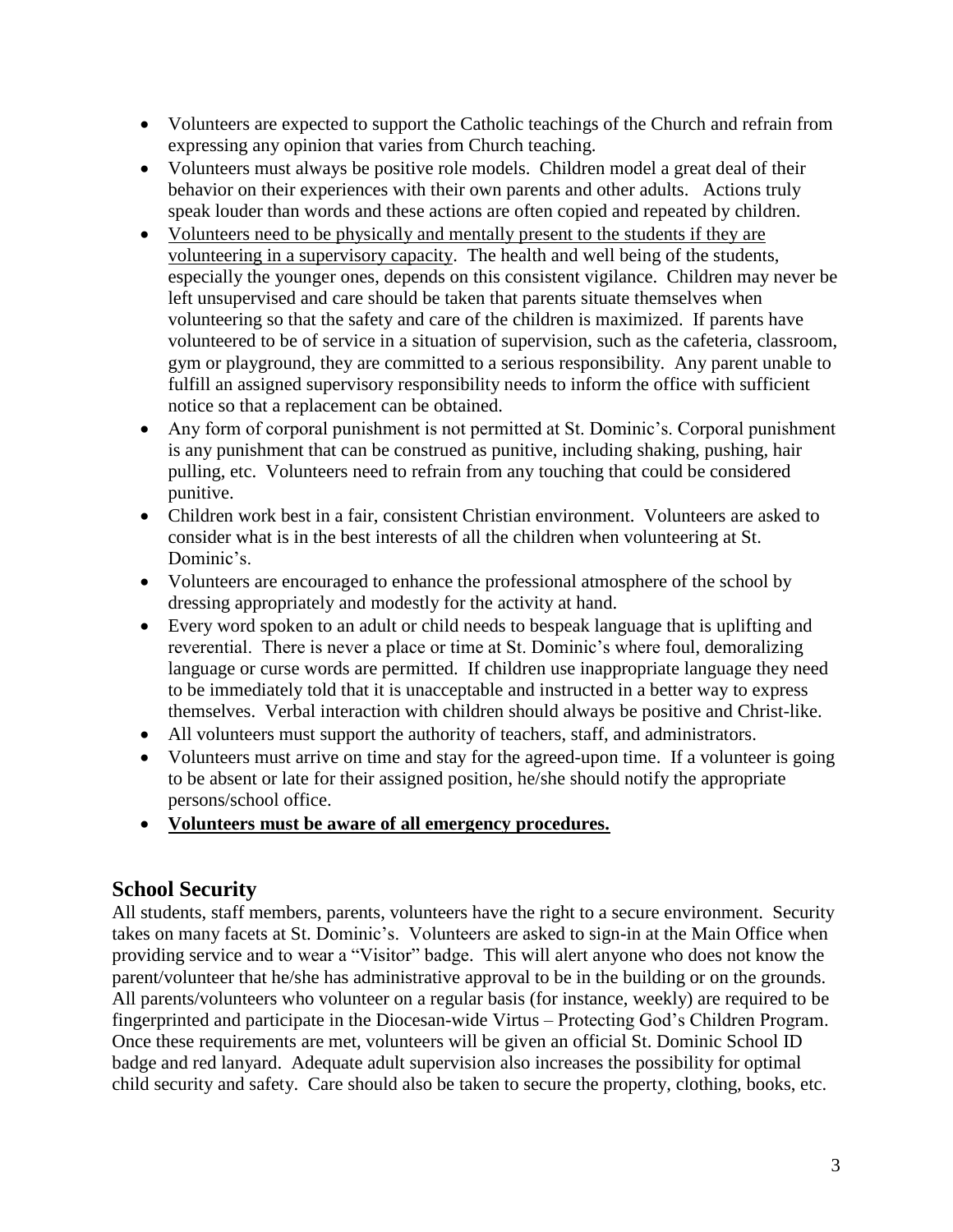of the children. Activities that foster a clean, well-managed facility also add to the security of the children.

# **Confidentiality**

In the course of your volunteer work, you may learn confidential information about students and staff. As a volunteer, you are expected to keep this information confidential in any setting inside or outside the school, just as you would want your own privacy rights respected. Calling another parent to report what occurred at school is inappropriate and is not accepted.

However, there may be times when confidences cannot be kept. If a student confides that he/she is being abused or has a desire to hurt someone or him/herself, that information must be reported to the administration immediately. Simply put – Any information, which, if shared with parents and/or administrators, may save someone from harm, must be shared.

# **Health and Safety**

Advocates for children, especially those who volunteer their services in Catholic education, need to be vigilant that every child's "health, education and welfare" are maintained at the highest level. The following are key points of health and safety for our volunteers:

- Volunteers in any type of supervisory capacity are asked to be vigilant that children are acting in a Christian manner that bespeaks Christian respect for body, mind and soul.
- Volunteers are asked to visibly display a visitor's pass or red lanyard volunteer badge so that the children know immediately that they have permission to be with them.
- Volunteers are asked to survey the surroundings of an activity to assure that the area is physically safe (no harmful obstructions are present) for the children.
- Volunteers are asked to report to administration, or its delegated authority, any person that they feel has no permission to be in the building or on the grounds when children are present.
- Volunteers are asked to protect children by assuring that safety mechanisms are in place, such as, locked doors or unobstructed paths.
- Volunteers are asked to accompany any student who is hurt or feels sick to the school nurse. If a student appears too sick or hurt to go to the nurse, the nurse should be summoned to come to the child.
- Volunteers should give the nurse a description of what happened to a sick or hurt child and the names of others who were present, so that the incident can be documented and, if necessary, followed up.
- If more than one volunteer is involved in an activity, the volunteers should spread out to maximize the field of vision and safety for all students.
- Volunteers should not administer first aid other than trying to make a child comfortable. The nurse is designated for any first aid treatments. The nurse or administration (not a volunteer) is also responsible for contacting a child's parent if notification is necessary.
- Volunteers should never allow themselves to be alone with a student or to physically touch them. This maximizes protection of the child as well as the reputation of the volunteer.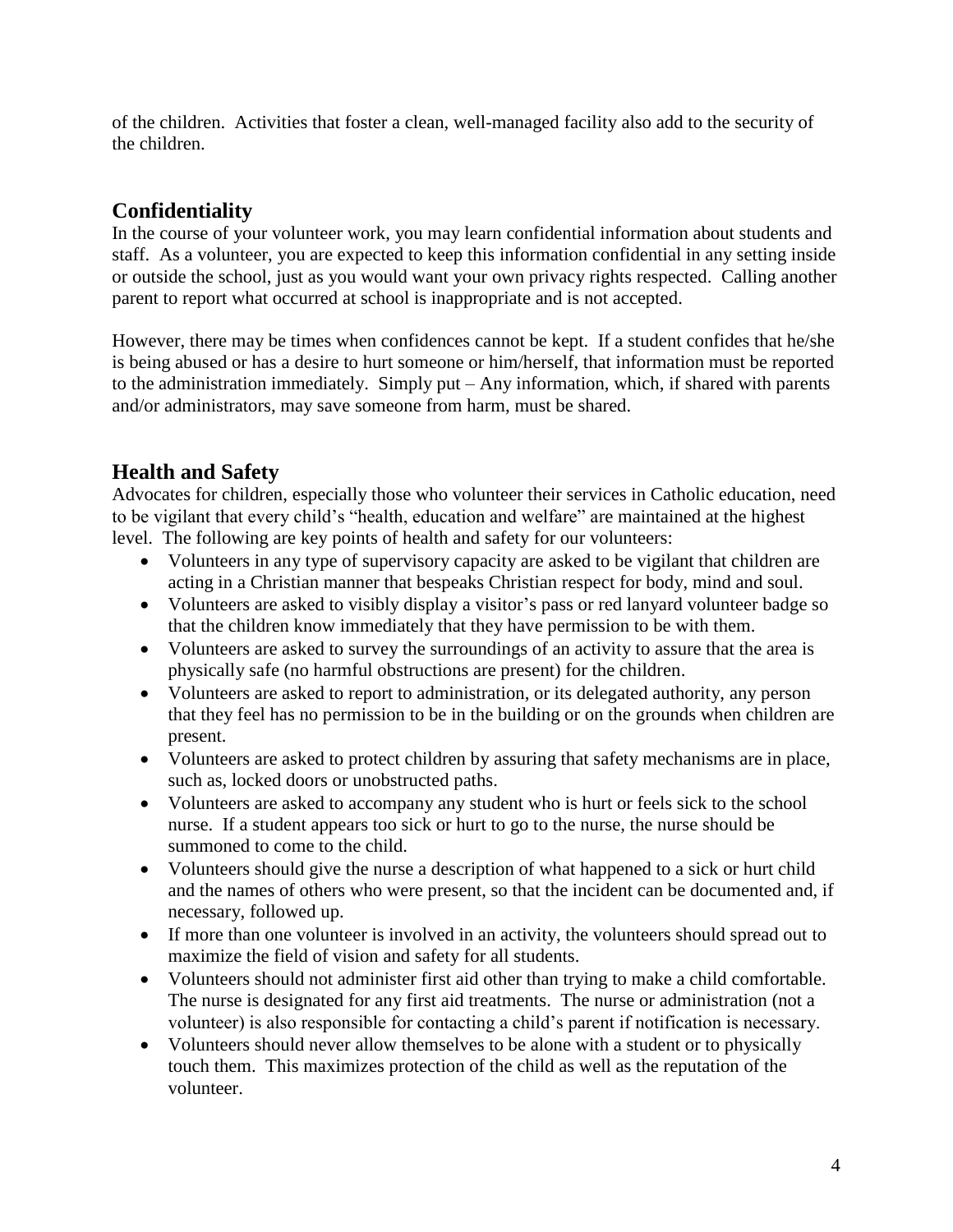- Volunteers are never allowed to drive students to any destination without the expressed permission of the child's parent/guardian.
- Volunteers are never allowed to take pictures of the students while volunteering.

# **Responsibilities for Specific Programs/Assignments**

#### **Art Room**

- Each volunteer is responsible for being in attendance on time according to the scheduled list. If a parent is unable to fulfill this responsibility, advance notice should be given to administration so that a substitute can be contacted in time.
- Volunteers are asked to situate themselves throughout the Art Room so that supervision is maximized.
- Volunteers need to ask the Art teacher at the beginning of a session about specific tasks that need to be done in the course of a lesson. Very often, because of the use of a variety of art mediums, the teacher will need assistance in distributing materials to individual students or groups. Care also needs to be taken to assist with the necessary clean up that follows an art lesson and the display of student artistic creations.
- Children are expected to handle all materials with care and safety. If any sharp or pointed objects are used, such as, scissors, compasses, etc., volunteers need to exercise due diligence in watching the children manipulate these materials in a safe way and in collecting them when they are finished being used.
- If volunteers notice that paints, glue or other materials have marred a surface, it should be immediately brought to the teacher's attention so that proper maintenance can be quickly obtained and the surface restored.

# **Athletic Coaches/Assistants**

Athletic coaches/assistants come under the auspices of the St. Dominic Sports League. All coaches/assistants are given an additional sports league handbook at the beginning of each school year. All coaches/assistants are expected to follow any and all rules set forth by the St. Dominic Sports League.

# **Cafeteria**

- Each volunteer is responsible for being in attendance on time according to the scheduled list. If a parent is unable to fulfill this responsibility, advance notice should be given to administration so that a substitute can be contacted in time.
- Volunteers are asked to situate themselves throughout the cafeteria so that supervision is maximized.
- Children are expected to speak in a conversational tone at the table and display acceptable table manners.
- Assistance is needed, especially with the younger students, with opening of milk containers, juice boxes, lunch boxes and wrapped food items or utensils. Volunteers need to go to the child, not the child to the volunteer, so that the child can remain seated. This will enhance the order in the cafeteria and prevent drinks or food from being spilled.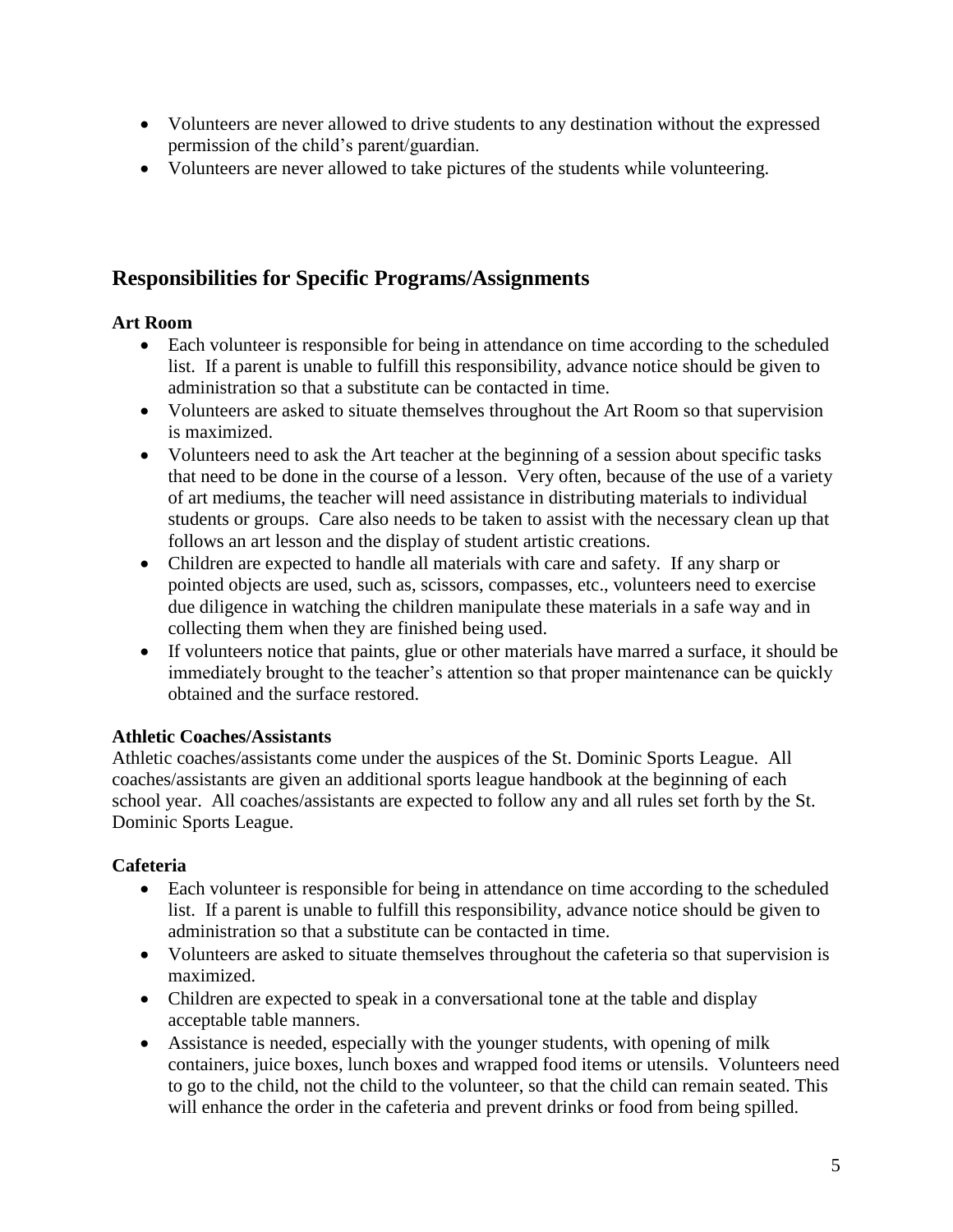- Volunteers are asked to assist the students in the clean up effort. Children should be encouraged to cleanup after themselves and instructed to place everything disposable at their places in waste baskets before being dismissed from the cafeteria.
- Volunteers are asked to take a prayerful stance when Grace After Meals is recited. Children are expected to be reverent at prayer.
- Volunteers are asked to assist with the lining up of the children when it is time to leave the cafeteria.
- Volunteers who are assigned for Friday coverage will assist the children in the classrooms rather than the cafeteria. The children may also be eating in the classrooms when there are special activities taking place that warrant it. If this is the case, go directly to the Assistant Principal who will assign a classroom to each monitor. Children are expected to remain seated while eating, dispose of lunch garbage in the large receptacles and line up quietly when it is time for recess. The playground monitors will lead them outside.
- Volunteers need to follow the list of rules given to the students regarding their behavior in the cafeteria. These include:
	- o Students may talk softly during lunch, however, talking is not permitted after prayers.
	- o Students must raise their hands to ask permission to use restrooms located in the cafeteria.
	- o Students must be respectful at all times to adults in the kitchen and cafeteria.
	- o Students must sit properly with both feet on the floor.
	- o All students must remain seated unless they are using the restroom, throwing out their trash, or purchasing a snack.
	- o No student may leave the cafeteria to go to his/her classroom after lunch, unless the student's name is documented by the supervising person in a note given to the person in charge of the cafeteria that day.

# **Chaperones on Class Trips**

- Class trips are planned for the educational value they offer and for the enjoyment of the students. Volunteers are asked to facilitate the work of the teacher and tour guides so learning in a setting outside of the classroom is maximized.
- Each volunteer is responsible for being in attendance on time according to the scheduled list prepared by the teacher. If a parent is unable to fulfill this responsibility, advance notice should be given to administration so that a substitute can be contacted in time.
- Each volunteer will be assigned approximately five students to chaperone and supervise on a trip. The parent needs to be physically and mentally present to these assigned students during the course of the trip. If the parent is not familiar with the students, he/she should keep a list of the names of students and do frequent head counts throughout the day. Teachers will prepare lists prior to the trip and make identification badges for younger children to facilitate the chaperone's job.
- Volunteers are asked to remind children to be seated when on the bus and to speak in a conversational tone. Everyone's good behavior is expected so that the bus driver can drive safely to the trip's destination and return home safely.
- If a volunteer or a student needs to leave the group, use a restroom, get medical attention, etc., the volunteer needs to partner with another volunteer or teacher so that no child is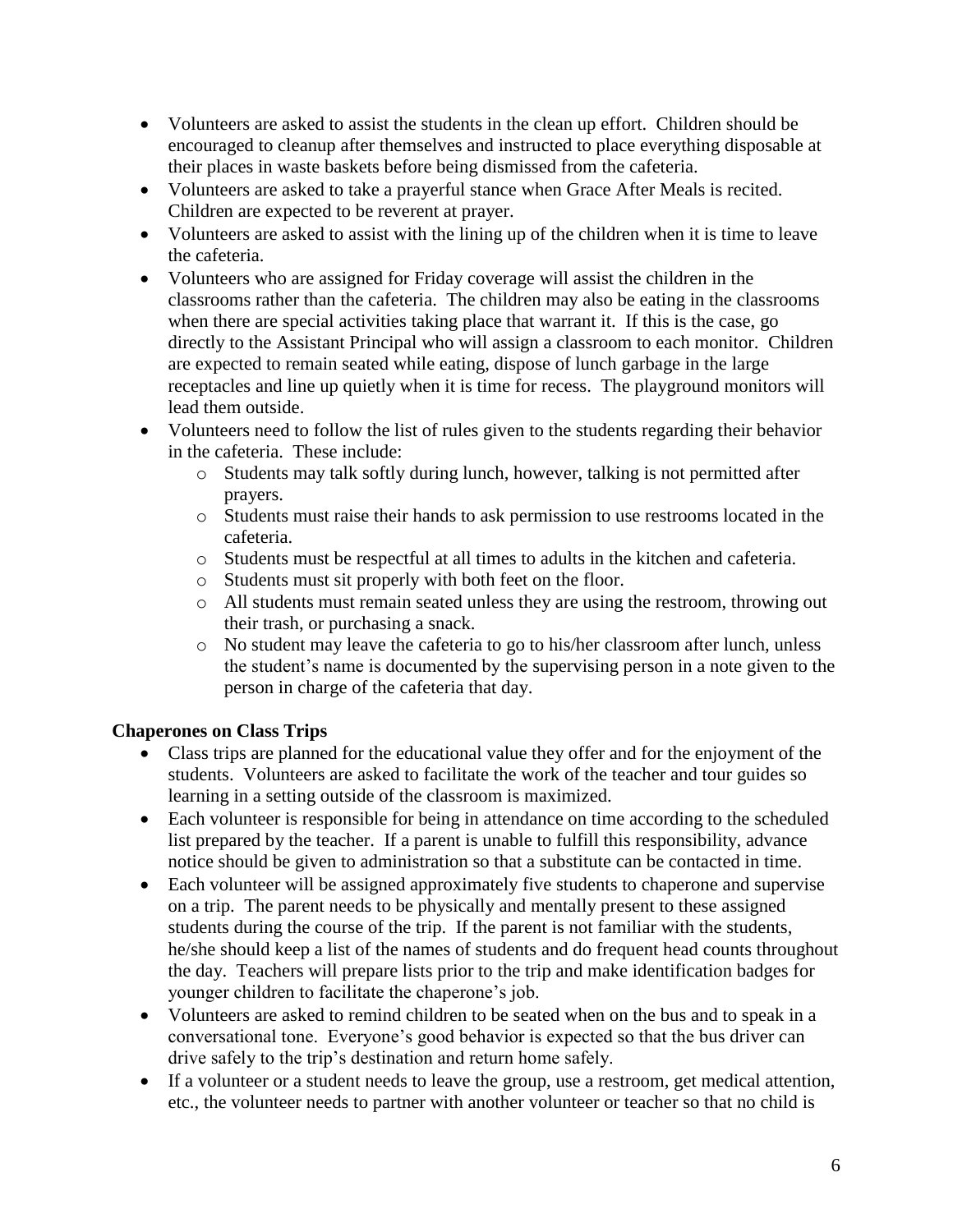ever left alone. Volunteers need to partner with another volunteer when there is a scheduled rest stop. One parent should go to the restrooms while the other watches the remainder of the group in an adjacent area.

- Volunteers are asked to assist the students with refreshments during the day. Children are expected to clean up after themselves and leave eating areas in good order. Volunteers need to check any place the students have used so that it is left clean and no personal belongings are left behind. Nothing of value should be left unattended on the bus.
- The volunteers need to assist the teacher at the end of a trip when the children should be escorted to busses. A headcount must be done before any bus leaves an area.

#### **Class Parents**

Class Parents come under the auspices of the P.T.A.-Class Parent Committee. All class parents are given an additional class parent handbook at the beginning of each school year. All class parent volunteers are expected to follow any and all rules set forth by the St. Dominic P.T.A.

#### **Clerical Duties**

Volunteers are often asked to help with organizational and clerical activities especially those involving fundraising. For the effective running of the school and its events, volunteers performing clerical tasks need to observe the following:

- Volunteers counting money should do so in the presence of another volunteer or school personnel. Strict accounting of all monies is required by administration and the Diocesan auditors. Volunteers should count and label all amounts. Documentation of what the money is for as well as the student's name, grade and amount should be keep. Cash/checks should never be left unattended; the office staff will lock up any school monies in a secure environment.
- Copies of any orders for fundraising activities should be kept in the event of lost or misplaced orders.
- Volunteers who make copies for the school should receive training on the machinery by office personnel or their duly designated representatives.
- Volunteers who help make copies of notices, teacher materials, etc. should list the number of copies on the clipboard list kept next to the copier in the mailroom.
- Volunteers who experience technical difficulties with machines should notify the office immediately so that office personnel can assist the volunteer or notify the servicing company, if necessary.
- Volunteers for clerical duties need to keep accurate records. Any notices that are prepared by volunteers should be grammatically correct, attractive and approved by administration before being copied or distributed.

#### **Communication Envelopes**

- Volunteers who prepare communication envelopes need to arrive at 8:00 AM and pick up all materials from the main office.
- Volunteers are asked to sort envelopes by homeroom and check that every envelope has been returned. Parents who did not return their envelopes should be given a pack of information. New envelopes should be made if one is lost or not returned. Packets of information should also be placed in each staff member's mailbox.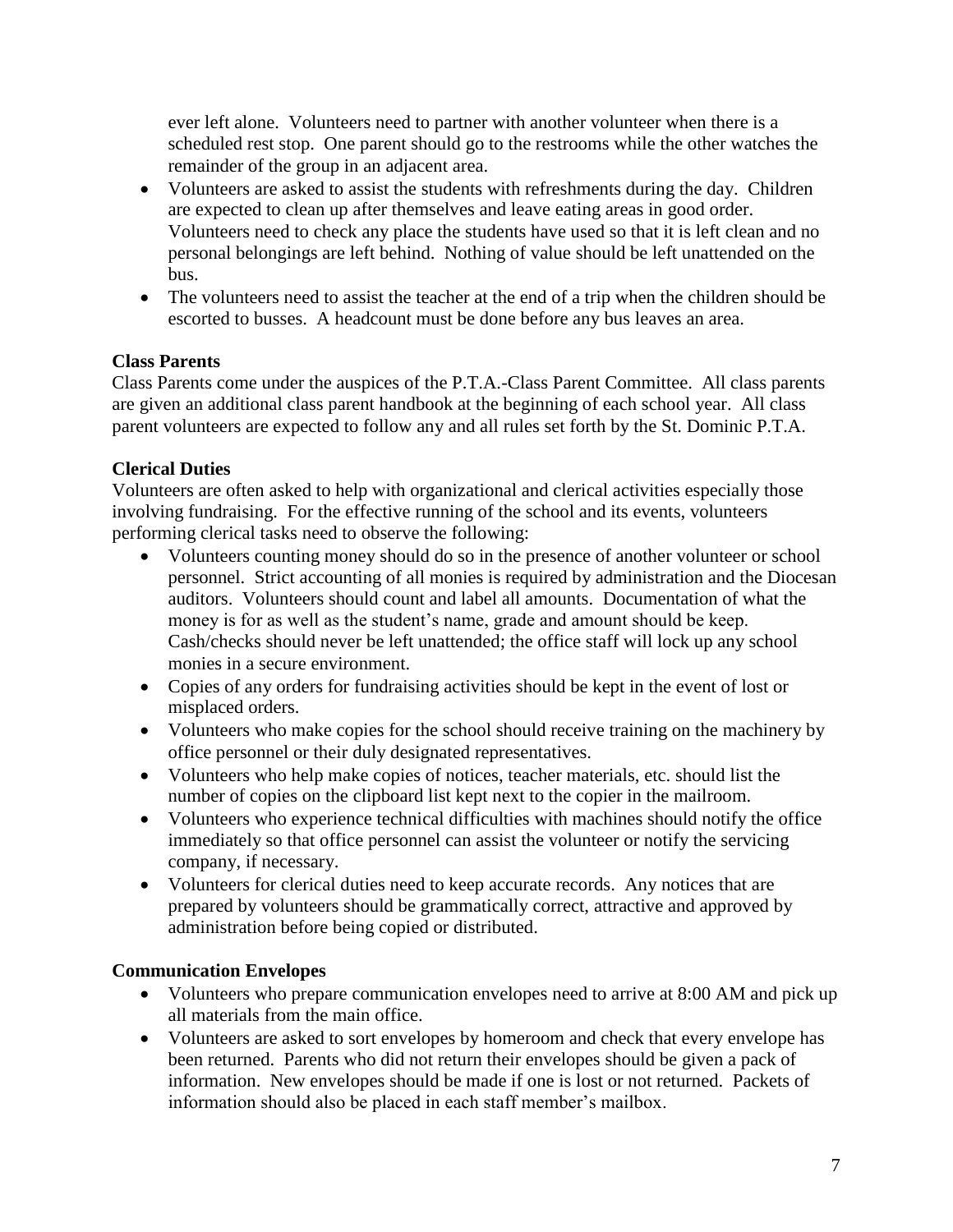- Volunteers work in an assembly fashion to place all the information together and place it in envelopes.
- Volunteers should deliver communication envelopes to the classrooms when all the stuffing is completed. Care should be taken not to disturb instruction that is in progress by unnecessary talking with teachers.
- Volunteers may be asked by administration to prepare two packets of information for students of divorced or separated parents. This information is confidential unless specific parents state otherwise.

# **Computer Room**

- Each volunteer is responsible for being in attendance on time according to the scheduled list. If a parent is unable to fulfill this responsibility, advance notice should be given to administration so that a substitute can be contacted in time.
- Volunteers are asked to situate themselves throughout the computer room so that supervision is maximized.
- Volunteers are asked to handle all software and materials carefully and expect the children to also handle the equipment with care.
- Volunteers need to ask the computer teacher at the beginning of each new session what specific tasks he/she should assist with to facilitate the instruction.

#### **General Events/Fundraisers**

Every special event or fundraiser has its unique responsibilities. In preparation for these events, chairpersons and committee members (P.T.A. and volunteers) are asked to meet with administration in advance of the event to decide the various roles needed by volunteers in order to make the event safe and successful. All volunteers need to be apprised of their duties so that they can adequately perform the tasks needed. Since coverage is important to the success of any event, parent volunteers are asked to make every effort to be on time and perform the assigned tasks.

# **Gymnasium**

- Each volunteer is responsible for being in attendance on time according to the scheduled list. If a volunteer is unable to fulfill this responsibility, advance notice should be given to administration so that a substitute can be contacted in time.
- Volunteers are asked to situate themselves throughout the gymnasium so that supervision is maximized.
- Volunteers need to ask the gym teacher at the beginning of a class about specific responsibilities during a gym session.
- Volunteers are asked to encourage the children to use the gym equipment with care so that subsequent groups will have access to the same equipment.
- Volunteers need to encourage good sportsmanship, the importance of being a good winner or a gracious loser and enjoyable, safe fun.
- Volunteers are asked to assist in orderly grouping for activities.
- Volunteers are asked to help reiterate the rules for any given game.
- Volunteers need to assist any student who is hurt in gym activities and act according to the directions of the gym teacher so that the injured student receives appropriate medical care, bandages, etc.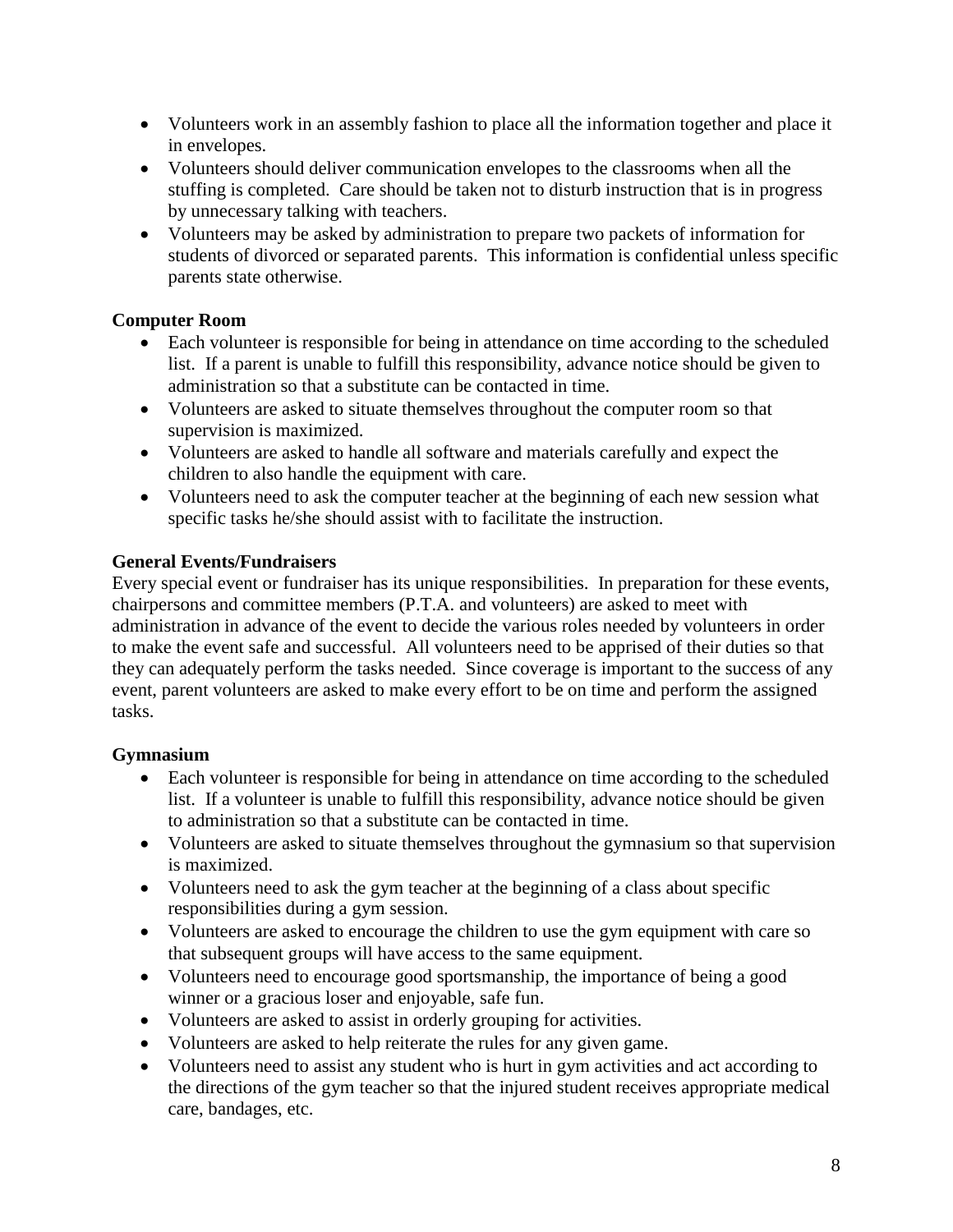#### **Hallway Monitors**

Hallway Monitors are the first line of security at St. Dominic School. Anyone coming into the building needs to pass the hallway monitor wearing a visitor pass so that administration, staff and students know the person has permission to be in the building. The duties of hallway monitors include:

- Volunteer monitors are the first people outsiders meet at St. Dominic School. Monitors should welcome visitors in a Christ-like fashion and ascertain their reason for coming to the school.
- Volunteer monitors should request that visitors sign-in in the appropriate book. All volunteers are expected to sign-in, even if they come on a regular basis.
- Volunteer monitors should direct unfamiliar visitors to the main office. It is the main office's responsibility to initially buzz-in all visitors. The buzzer will unlock the main door so that hallway monitors are not responsible for the initial entry of any individual.
- Volunteer monitors work on a regular basis. If monitors are unable to come on their assigned days, prior notice should be given to the office so that appropriate means can be taken to insure the safety of the children.

# **Library/Media Center**

- Each volunteer is responsible for being in attendance on time according to the scheduled list. If a volunteer is unable to fulfill this responsibility, advance notice should be given to administration so that a substitute can be contacted in time.
- Volunteers are asked to situate themselves throughout the library so that supervision is maximized.
- Volunteers need to ask the librarian for specific tasks that need to be done or supervised at the beginning of a session.
- Volunteers are asked to encourage the children to respectfully handle books and media equipment and to replace them in the same place and condition as they originally found them.
- Volunteers are asked to assist students in finding appropriate books or research materials.
- Volunteers are asked to assist the librarian with clerical help when children are taking books out of the library.

# **Playground**

- Each volunteer is responsible for being in attendance on time according to the scheduled list. If a volunteer is unable to fulfill this responsibility, advance notice should be given to administration so that a substitute can be contacted in time.
- Volunteers are asked to situate themselves throughout the playground so that supervision is maximized.
- Volunteers are asked to facilitate good sportsmanship on the yard and encourage the children to play appropriate group games that are inclusive of all of the students.
- Volunteers are asked to encourage the children to take turns where it is appropriate.
- Games that require excessive running or body contact should not be permitted. Volunteers are asked to encourage the children to choose games that are reasonably safe and age-appropriate and able to be played considering a large number of children are on the yard.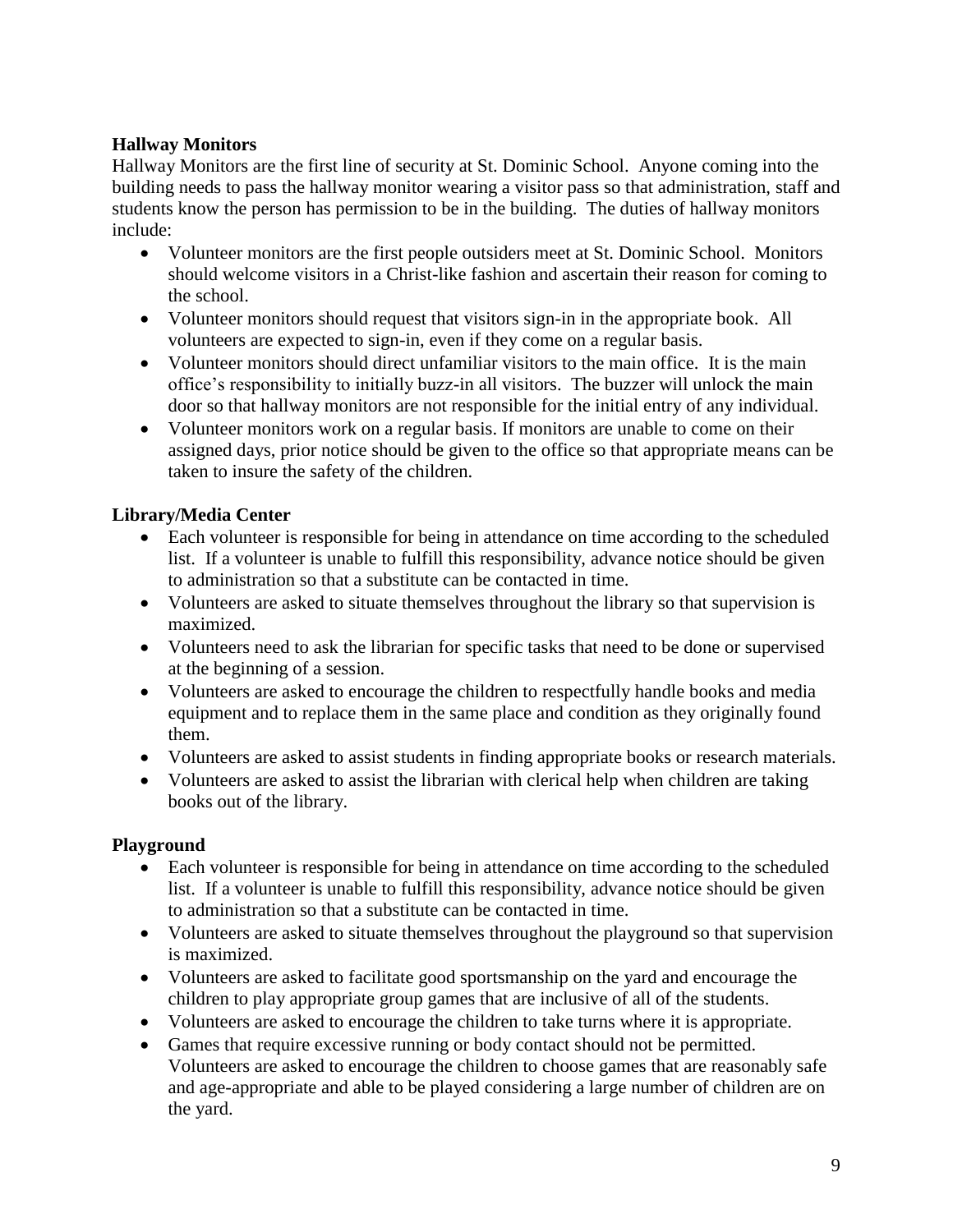- **Volunteers are asked to immediately report any infraction of the rules or disciplinary issues to the head recess monitors. Volunteers are NOT to take discipline into their own hands.**
- It is an expectation that children act with respect, in word and action, toward the adults and other children present on the yard.
- Volunteers are asked to assist the children in lining up at the end of recess and expect a modicum of quiet as they prepare to return to classes.
- If the weather is inclement or some other reason requires the children to remain inside the school building during the recess period following lunch, the children will have recess in their homeroom classrooms. For the safety of the children and the good care of all equipment in the classrooms, children are expected to remain seated and either play seat games, read or have relaxing conversations with the students who sit near them. Excessive noise and shouting ought to be discouraged since it shows a lack of courtesy to others in close quarters. Additionally, other classes may be on a different schedule for recess and may need a lower tone of voice in surrounding areas.

# **Supervision of Volunteers**

The principal is responsible for the total school operation; thus, she supervises or delegates supervision of all who serve in any capacity in this ministry.

# **Right to Amend**

The principal reserves the right to amend this handbook. Volunteers will be notified promptly of any changes.